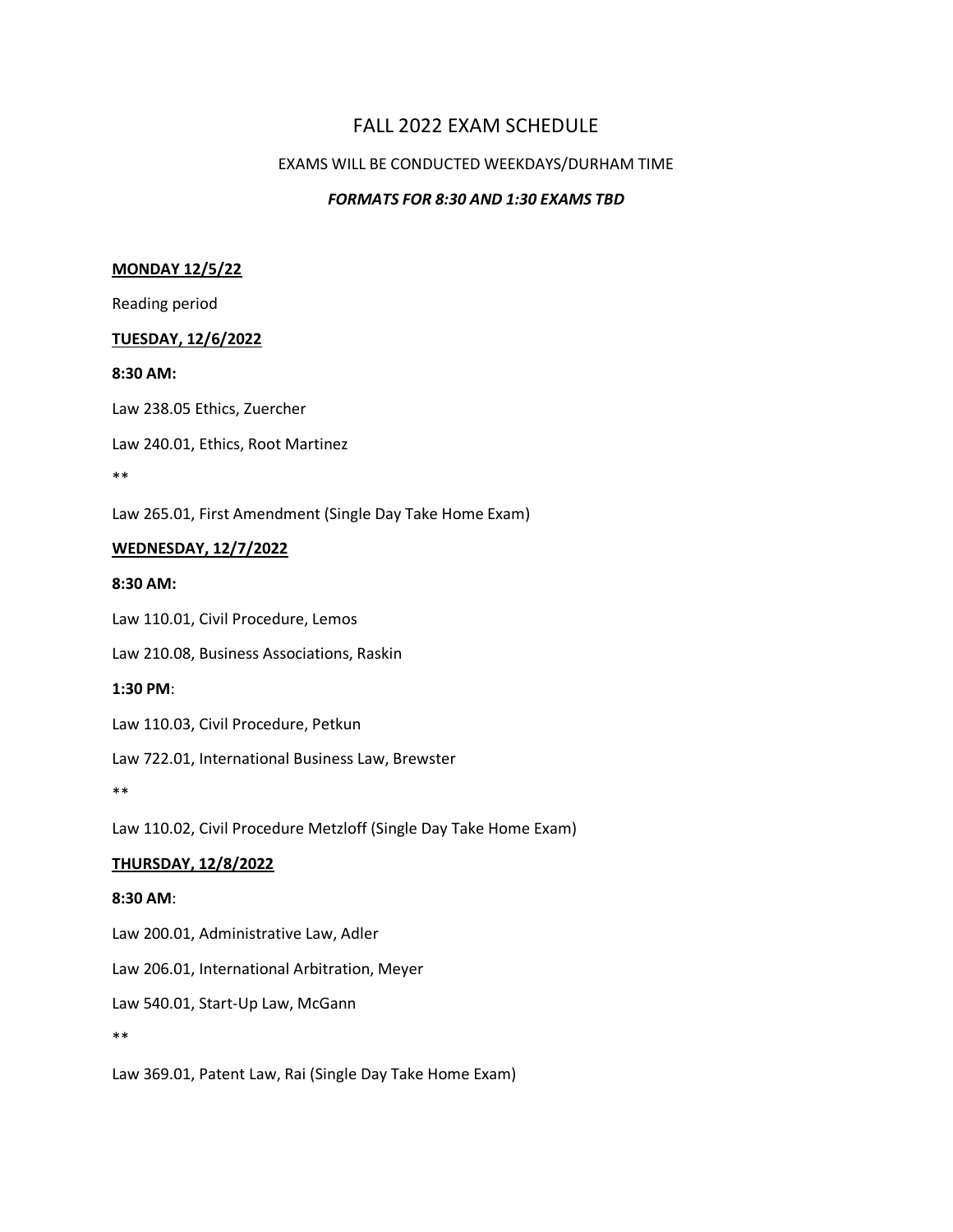## **FRIDAY, 12/9/2022**

## **8:30 AM**:

Law 395.01, Distinctive Aspects of US Law, Metzloff

## **1:30 PM:**

Law 245.01, Evidence, Beskind

## **MONDAY, 12/12/2022**

## **8:30 AM:**

Law 180.01, Torts, Buccafusco

Law 180.03, Torts, DeMott

Law 180.05, Torts, Guttell

## **1:30 PM**:

Law 250.01, Family Law, Abrams

Law 285.01, Labor Law, Bowling

Law 325.01, Corporate Finance, de Fontenay

\*\*

Law 180.02, Torts, D. Coleman (Single Day Take Home)

Law 180.04, Torts, Frakes (Single Day Take Home)

# **TUESDAY, 12/13/2022**

## **8:30 AM:**

Law 245.03, Evidence, Garrett Law 255.02, Federal Income Taxation, Zelenak **1:30 PM:** Law 322.02, Copyright Law, Buccafusco \*\*

Law 342.01, Federal Courts, Siegel (Single Day Take Home)